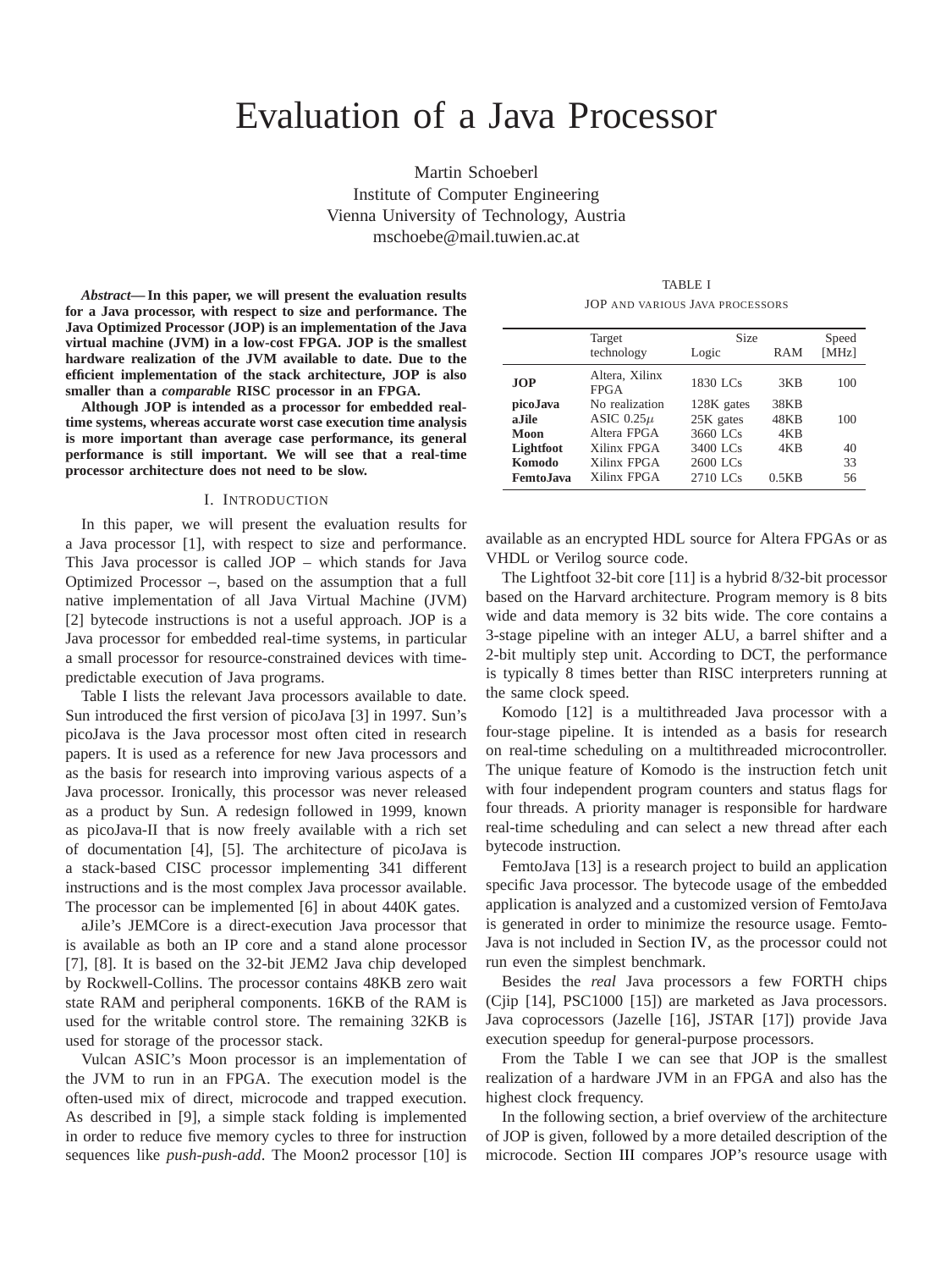

<span id="page-1-0"></span>Fig. 1. Block diagram of JOP

other soft-core processors. In the Section [IV,](#page-4-0) a number of different solutions for embedded Java are compared at the bytecode level and at the application level.

## II. JOP ARCHITECTURE

JOP is a stack computer with its own instruction set, called microcode in this paper. Java bytecodes are translated into microcode instructions or sequences of microcode. The difference between the JVM and JOP is best described as the following:

The JVM is a CISC stack architecture, whereas JOP is a RISC stack architecture.

Figure [1](#page-1-0) shows JOP's major function units. A typical configuration of JOP contains the processor core, a memory interface and a number of IO devices.

The processor core contains the three microcode pipeline stages *microcode fetch*, *decode* and *execute* and an additional translation stage *bytecode fetch*. The module called extension provides the link between the processor core, and the memory and IO modules. The ports to the other modules are the address and data bus for the bytecode instructions, the two top elements of the stack (A and B), input to the top-of-stack (Data) and a number of control signals. There is no direct connection between the processor core and the external world.

The memory interface provides a connection between the main memory and the processor core. It also contains the bytecode cache. The extension module controls data read and write. The *busy* signal is used by the microcode instruction wait<sup>[1](#page-1-1)</sup> to synchronize the processor core with the memory unit. The core reads bytecode instructions through dedicated buses (BC address and BC data) from the memory subsystem.

The extension module performs three functions: (a) it contains hardware accelerators (such as the multiplier unit in this



<span id="page-1-2"></span>Fig. 2. Datapath of JOP

example), (b) the control for the memory and the I/O module, and (c) the multiplexer for the read data that is loaded into the top-of-stack register. The write data from the top-of-stack (A) is connected directly to all modules.

## *A. The Processor Pipeline*

JOP is a fully pipelined architecture with single cycle execution of microcode instructions and a novel approach to mapping Java bytecode to these instructions. Figure [2](#page-1-2) shows the datapath for JOP.

Three stages form the JOP core pipeline, executing microcode instructions. An additional stage in the front of the core pipeline fetches Java bytecodes – the instructions of the JVM – and translates these bytecodes into addresses in microcode. Bytecode branches are also decoded and executed in this stage. The second pipeline stage fetches JOP instructions from the internal microcode memory and executes microcode branches. Besides the usual decode function, the third pipeline stage also generates addresses for the stack RAM. As every stack machine instruction has either *pop* or *push* characteristics, it is possible to generate fill or spill addresses for the *following* instruction at this stage. The last pipeline stage performs ALU operations, load, store and stack spill or fill. At the execution stage, operations are performed with the two topmost elements of the stack.

A stack machine with two explicit registers for the two topmost stack elements and automatic fill/spill needs neither an extra write-back stage nor any data forwarding. Details of this two-level stack architecture are described in [19]. The short pipeline results in short branch delays. Therefore, a hard to analyze, with respect to Worst Case Execution Time (WCET), branch prediction logic can be avoided.

# *B. Interrupt Logic*

Interrupts are considered hard to handle in a pipelined processor, meaning implementation tends to be complex (and therefore resource consuming). In JOP, the bytecodemicrocode translation is used cleverly to avoid having to handle interrupts in the core pipeline.

Interrupts are implemented as special bytecodes. These bytecodes are inserted by the hardware in the Java instruction

<span id="page-1-1"></span><sup>&</sup>lt;sup>1</sup>The busy signal can also be used to stall the whole processor pipeline. This was the change made to JOP by Flavius Gruian [18]. However, in this synchronization mode, the concurrency between the memory access module and the main pipeline is lost.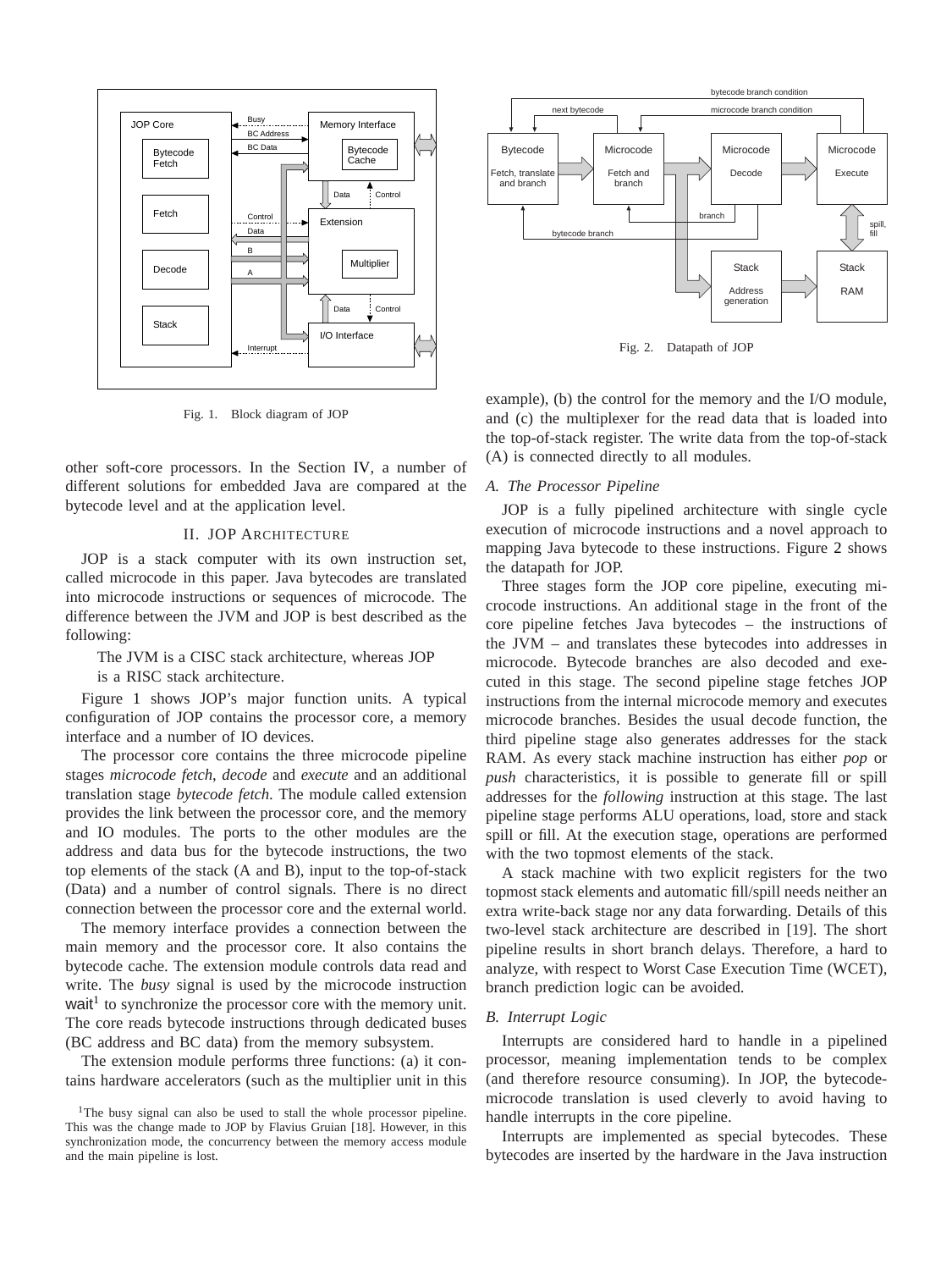stream. When an interrupt is pending and the next fetched byte from the bytecode cache is an instruction, the associated special bytecode is used instead of the instruction from the bytecode cache. The result is that interrupts are accepted at bytecode boundaries. The worst-case preemption delay is the execution time of the *slowest* bytecode that is implemented in microcode. Bytecodes that are implemented in Java (see Section [II-D\)](#page-2-0) can be interrupted.

The implementation of interrupts at the bytecode-microcode mapping stage keeps interrupts transparent in the core pipeline and avoids complex logic. Interrupt handlers can be implemented in the same way as standard bytecodes are implemented i.e. in microcode or Java. This special bytecode can result in a call of a JVM internal method in the context of the interrupted thread. This mechanism implicitly stores almost the complete context of the current active thread on the stack.

# *C. Cache*

A pipelined processor architecture calls for higher memory bandwidth. A standard technique to avoid processing bottlenecks due to the higher memory bandwidth is caching. However, standard cache organizations improve the average execution time but are difficult to predict for WCET analysis. Two time-predictable caches are proposed for JOP: a *stack cache* as a substitution for the data cache and a *method cache* to cache the instructions.

As the stack is a heavily accessed memory region, the stack – or part of it – is placed in on-chip memory. This part of the stack is referred to as the *stack cache* and described in [19]. Fill and spill of the stack cache is subjected to microcode control and therefore time-predictable.

In [20], a novel way to organize an instruction cache, as *method cache*, is given. The cache stores complete methods, and cache misses only occur on method invocation and return. Cache block replacement depends on the call tree, instead of instruction addresses. This *method cache* is easy to analyze with respect to worst-case behavior and still provides substantial performance gain when compared against a solution without an instruction cache.

# <span id="page-2-0"></span>*D. Microcode*

The following discussion concerns two different instruction sets: *bytecode* and *microcode*. Bytecodes are the instructions that make up a compiled Java program. These instructions are executed by a Java virtual machine. The JVM does not assume any particular implementation technology. Microcode is the native instruction set for JOP. Bytecodes are translated, during their execution, into JOP microcode. Both instruction sets are designed for an extended<sup>[2](#page-2-1)</sup> stack machine.

*1) Translation of Bytecodes to Microcode:* To date, no hardware implementation of the JVM exists that is capable of executing *all* bytecodes in hardware alone. This is due to the following: some bytecodes, such as new, which creates



<span id="page-2-2"></span>Fig. 3. Data flow from the Java program counter to JOP microcode

and initializes a new object, are too complex to implement in hardware. These bytecodes have to be emulated by software.

To build a self-contained JVM without an underlying operating system, direct access to the memory and I/O devices is necessary. There are no bytecodes defined for low-level access. These low-level services are usually implemented in *native* functions, which mean that another language (C) is native to the processor. However, for a Java processor, bytecode is the *native* language.

One way to solve this problem is to implement simple bytecodes in hardware and to emulate the more complex and *native* functions in software with a different instruction set (sometimes called microcode). However, a processor with two different instruction sets results in a complex design.

Another common solution, used in Sun's picoJava [4], is to execute a subset of the bytecode native and to use a software trap to execute the remainder. This solution entails an overhead (a minimum of 16 cycles in picoJava) for the software trap.

In JOP, this problem is solved in a much simpler way. JOP has a single *native* instruction set, the so-called microcode. During execution, every Java bytecode is translated to either one, or a sequence of microcode instructions. This translation merely adds one pipeline stage to the core processor and results in no execution overheads. With this solution, we are free to define the JOP instruction set to map smoothly to the stack architecture of the JVM, and to find an instruction coding that can be implemented with minimal hardware.

Figure [3](#page-2-2) gives an example of this data flow from the Java program counter to JOP microcode. The fetched bytecode acts as an index for the jump table. The jump table contains the start addresses for the JVM implementation in microcode. This address is loaded into the JOP program counter for every bytecode executed.

Every bytecode is translated to an address in the microcode that implements the JVM. If there exists an equivalent microinstruction for the bytecode, it is executed in one cycle and the next bytecode is translated. For a more complex bytecode, JOP just continues to execute microcode in the subsequent cycles. The end of this sequence is coded in the microcode instruction (as the *nxt* bit).

*2) Compact Microcode:* For the JVM to be implemented efficiently, the microcode has to *fit* to the Java bytecode. Since the JVM is a stack machine, the microcode is also stackoriented. However, the JVM is not a pure stack machine.

<span id="page-2-1"></span><sup>&</sup>lt;sup>2</sup>An extended stack machine contains instructions that make it possible to access elements deeper down in the stack.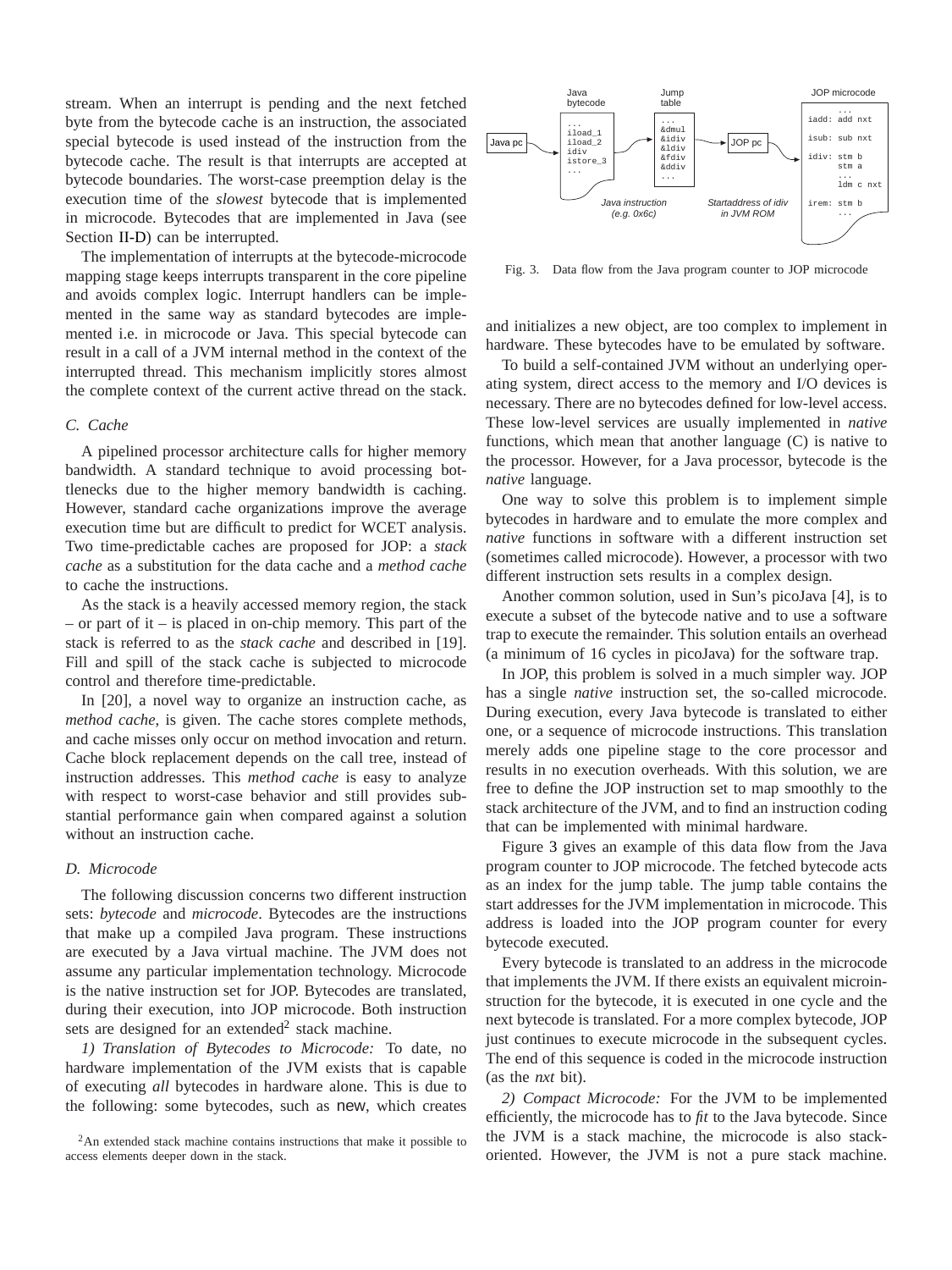Method parameters and local variables are defined as *locals*. These locals can reside in a stack frame of the method and are accessed with an offset relative to the start of this *locals* area. Additional local variables (16) are available at the microcode level. These variables serve as scratch variables, like registers in a conventional CPU. However, arithmetic and logic operations are performed on the stack.

Some bytecodes, such as ALU operations and the short form access to *locals*, are directly implemented by an equivalent microcode instruction (with a different encoding). Additional instructions are available to access internal registers, main memory and I/O devices. A relative conditional branch (zero/non zero of TOS) performs control flow decisions at the microcode level. For optimum use of the available memory resources, all instructions are 8 bits long. There are no variable-length instructions and every instruction, with the exception of wait, is executed in a single cycle. To keep the instruction set this dense, two concepts are applied:

Two types of operands, immediate values and branch distances, normally force an instruction set to be longer than 8 bits. The instruction set is either expanded to 16 or 32 bits, as in typical RISC processors, or allowed to be of variable length at byte boundaries. A first implementation of the JVM with a 16-bit instruction set showed that only a small number of different constants are necessary for immediate values and relative branch distances.

In the current realization of JOP, the different immediate values are collected while the microcode is being assembled and are put into the initialization file for the local RAM. These constants are accessed indirectly in the same way as the local variables. They are similar to initialized variables, apart from the fact that there are no operations to change their value during runtime, which would serve no purpose and would waste instruction codes.

A similar solution is used for branch distances. The assembler generates a VHDL file with a table for all found branch constants. This table is indexed using instruction bits during runtime. These indirections during runtime make it possible to retain an 8-bit instruction set, and provide 16 different immediate values and 32 different branch constants. For a general purpose instruction set, these indirections would impose too many restrictions. As the microcode only implements the JVM, this solution is a viable option.

To simplify the logic for instruction decoding, the instruction coding is carefully chosen. For example, one bit in the instruction specifies whether the instruction will increment or decrement the stack pointer. The offset to access the *locals* is directly encoded in the instruction. This is not the case for the original encoding of the equivalent bytecodes (e.g. *iload 0* is  $0x1a$  and  $iload\_1$  is  $0x1b$ ).

*3) Flexible Implementation of Bytecodes:* As mentioned above, some Java bytecodes are very complex. One solution already described is to emulate them through a sequence of microcode instructions. However, some of the more complex bytecodes are very seldom used. To further reduce the resource implications for JOP, in this case local memory, bytecodes

can even be implemented by *using* Java bytecodes. During the assembly of the JVM, all labels that represent an entry point for the bytecode implementation are used to generate the translation table. For all bytecodes for which no such label is found, i.e. there is no implementation in microcode, a *notimplemented* address is generated. The instruction sequence at this address invokes a static method from a system class (com.jopdesign.sys.JVM). This class contains 256 static methods, one for each possible bytecode, ordered by the bytecode value. The bytecode is used as the index in the method table of this system class. This feature also allows for the easy configuration of resource usage versus performance.

## III. RESOURCE USAGE

<span id="page-3-0"></span>Cost, alongside energy consumption, is an important issue for embedded systems. The cost of a chip is directly related to the die size (the cost per die is roughly proportional to the square of the die area [21]). Chips with fewer gates also consume less energy. Processors for embedded systems are therefore optimized for minimum chip size.

One major design objective in the development of JOP was to create a small system that could be implemented in a lowcost FPGA. Table [II](#page-4-1) shows the resource usage for different configurations of JOP and different soft-core processors implemented in an Altera EP1C6 FPGA [22]. Estimating equivalent gate counts for designs in an FPGA is problematic. It is therefore better to compare the two basic structures, Logic Cells (LC) and embedded memory blocks.

All configurations of JOP contain a memory interface to a 32-bit static RAM and an 8-bit FLASH for the Java program and the FPGA configuration data. The minimum configuration implements multiplication and the shift operations in microcode. In the basic configuration, these operations are implemented as a sequential Booth multiplier and a singlecycle barrel shifter. The typical configuration also contains some useful I/O devices such as an UART and a timer with interrupt logic for multi-threading. The typical configuration of JOP needs about 30% of the LCs in a Cyclone EP1C6, thus leaving enough resources free for application-specific logic.

As a reference, NIOS [23], Altera's popular RISC soft-core, is also included in the list. NIOS has a 16-bit instruction set, a 5-stage pipeline and can be configured with a 16 or 32-bit datapath. Version A is the minimum configuration of NIOS. Version B adds an external memory interface, multiplication support and a timer. Version A is comparable with the minimal configuration of JOP, and Version B with its typical configuration.

SPEAR [24] (Scalable Processor for Embedded Applications in Real-time Environments) is a 16-bit processor with deterministic execution times. SPEAR contains predicated instructions to support single-path programming [25]. SPEAR is included in the list as it is also a processor designed for real-time systems.

To prove that the VHDL code for JOP is as portable as possible, JOP was also implemented in a Xilinx Spartan-3 FPGA [26]. Only the instantiation and initialization code for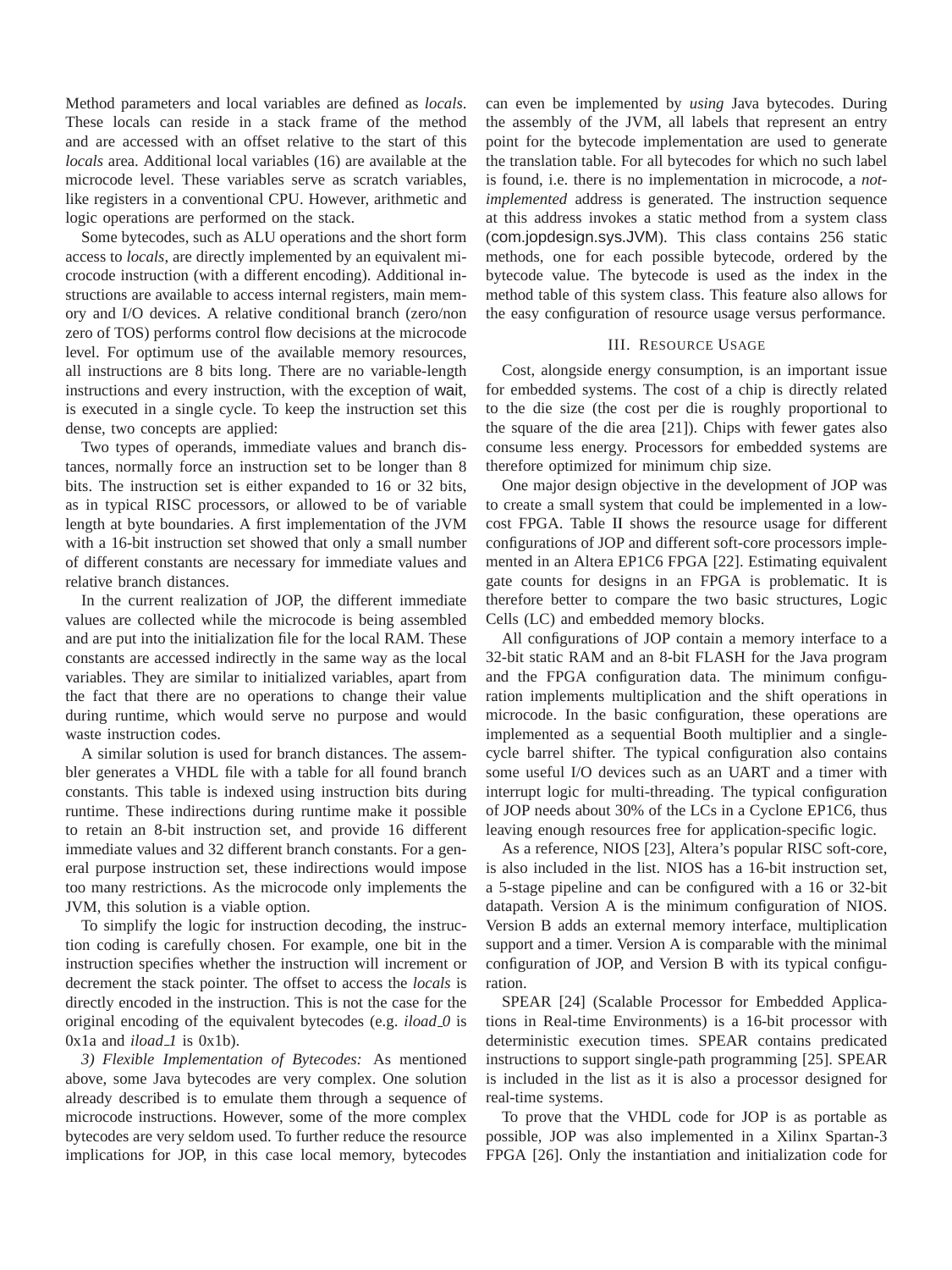TABLE II FPGA SOFT-CORE PROCESSORS

<span id="page-4-1"></span>

| Processor              | Resources<br>[LC] | Memory<br>[KB] | fmax<br>[MHz] |
|------------------------|-------------------|----------------|---------------|
| <b>JOP</b> Minimal     | 1,077             | 3.25           | 98            |
| <b>JOP</b> Basic       | 1,452             | 3.25           | 98            |
| <b>JOP</b> Typical     | 1.831             | 3.25           | 101           |
| Lightfoot <sup>3</sup> | 3.400             | 4              | 40            |
| NIOS A                 | 1,828             | 6.2            | 120           |
| NIOS B                 | 2,923             | 5.5            | 119           |
| SPEAR <sup>4</sup>     | 1,700             | 8              | 80            |

#### TABLE III

<span id="page-4-3"></span>GATE COUNT ESTIMATES FOR VARIOUS PROCESSORS

| Processor   | Core<br>[gate] | Memory<br>[gate] | Sum.<br>[gate] |
|-------------|----------------|------------------|----------------|
| <b>JOP</b>  | 11 K           | 40K              | 51K            |
| picoJava    | 128K           | 314K             | 442K           |
| aJile       | 25K            | 590K             | 615K           |
| Pentium MMX |                |                  | 1125K          |

the on-chip memories is vendor-specific, whilst the rest of the VHDL code can be shared for the different targets. JOP consumes about the same LC count (1844 LCs) in the Spartan device, but has a slower clock frequency (83MHz).

From this comparison we can see that we have achieved our objective of designing a small processor. The commercial Java processor, Lightfoot, is 2.3 times larger (and 2.5 times slower) than JOP in the basic configuration. A typical 32-bit RISC processor consumes about 1.6 to 1.8 times the resources of JOP. However, the RISC processor can be clocked 20% faster than JOP in the same technology. The only processor that is similar in size is SPEAR. However, while SPEAR is a 16-bit processor, JOP contains a 32-bit datapath.

Table [III](#page-4-3) provides gate count estimates for JOP, picoJava, the aJile processor, and the Intel Pentium MMX processor that is used in the benchmarks in the next section. Equivalent gate count for an  $LC^5$  $LC^5$  varies between 5.5 and 7.4 – we chose a factor of 6 gates per LC and 1.5 gates per memory bit for the estimated gate count for JOP in the table. JOP is listed in the typical configuration that consumes 1831 LCs. The Pentium MMX contains 4.5M transistors [27] that are equivalent to 1125K gates.

We can see from the table that the on-chip memory dominates the overall gate count of JOP, and to an even greater extent, of the aJile processor. The aJile processor is about 12 times larger than JOP.

## IV. PERFORMANCE

<span id="page-4-0"></span>Running benchmarks is problematic, both generally and especially in the case of embedded systems. The best benchmark would be the application that is intended to run on the system being tested. To get comparable results SPEC provides benchmarks for various systems. However, the one for Java, the SPECjvm98 [28], is usually too large for embedded systems.

Due to the absence of a *standard* Java benchmark for embedded systems, a small benchmark suit that should run on even the smallest device is provided here. It contains several micro-benchmarks for evaluating the number of clock cycles for single bytecodes or short sequences of bytecodes, and two application benchmarks. To provide a realistic workload for embedded systems, a real-time application was adapted to create the first application benchmark (Kfl). The application is taken from one of the nodes of a distributed motor control system [29]. A simulation of both the environment (sensors and actors) and the communication system (commands from the master station) forms part of the benchmark, so as to simulate the real-world workload. The second application benchmark is an adaptation of a tiny TCP/IP stack for embedded Java. This benchmark contains two UDP server/clients, exchanging messages via a loopback device.

As we will see, there is a great variation in processing power across different embedded systems. To cater for this variation, all benchmarks are 'self adjusting'. Each benchmark consists of an aspect that is benchmarked in a loop. The loop count adapts itself until the benchmark runs for more than a second. The number of iterations per second is then calculated, which means that higher values indicate better performance.

All the benchmarks measure how often a function is executed per second. In the Kfl benchmark, this function contains the main loop of the application that is executed in a periodic cycle in the original application. In the benchmark the wait for the next period is omitted, so that the time measured solely represents execution time. The UDP benchmark contains the generation of a request, transmitting it through the UDP/IP stack, generating the answer and transmitting it back as a benchmark function. The iteration count is the number of received answers per second.

The following list gives a brief description of the Java systems that were benchmarked:

**JOP** is implemented in a Cyclone FPGA, running at 100MHz. The main memory is a 32-bit SRAM (15ns) with an access time of 2 clock cycles. The benchmarked configuration of JOP contains a 4KB method cache [20] organized in 16 blocks.

**leJOS** As an example for a low-end embedded device we use the RCX robot controller from the LEGO MindStorms series. It contains a 16-bit Hitachi H8300 microcontroller [30], running at 16MHz. leJOS [31] is a tiny interpreting JVM for the RCX.

**TINI** is an enhanced 8051 clone running a software JVM. The results were taken from a custom board with a 20MHz crystal, and the chip's PLL is set to a factor of 2.

<sup>&</sup>lt;sup>3</sup>The data for the Lightfoot processor is taken from the data sheet [11]. The frequency used is that in a Vertex-II device from Xilinx. JOP can be clocked at 100MHz in the Vertex-II device, making this comparison valid.

<span id="page-4-2"></span><sup>4</sup>As SPEAR uses internal memory blocks in asynchronous mode it is not possible to synthesize it without modification for the Cyclone FPGA. The clock frequency of SPEAR in an Altera Cyclone is an estimate based on following facts: SPEAR can be clocked at 40MHz in an APEX device and JOP can be clocked at 50MHz in the same device.

<span id="page-4-4"></span><sup>5</sup>The factors are derived from the data provided for various processors and from the resource estimates in [19].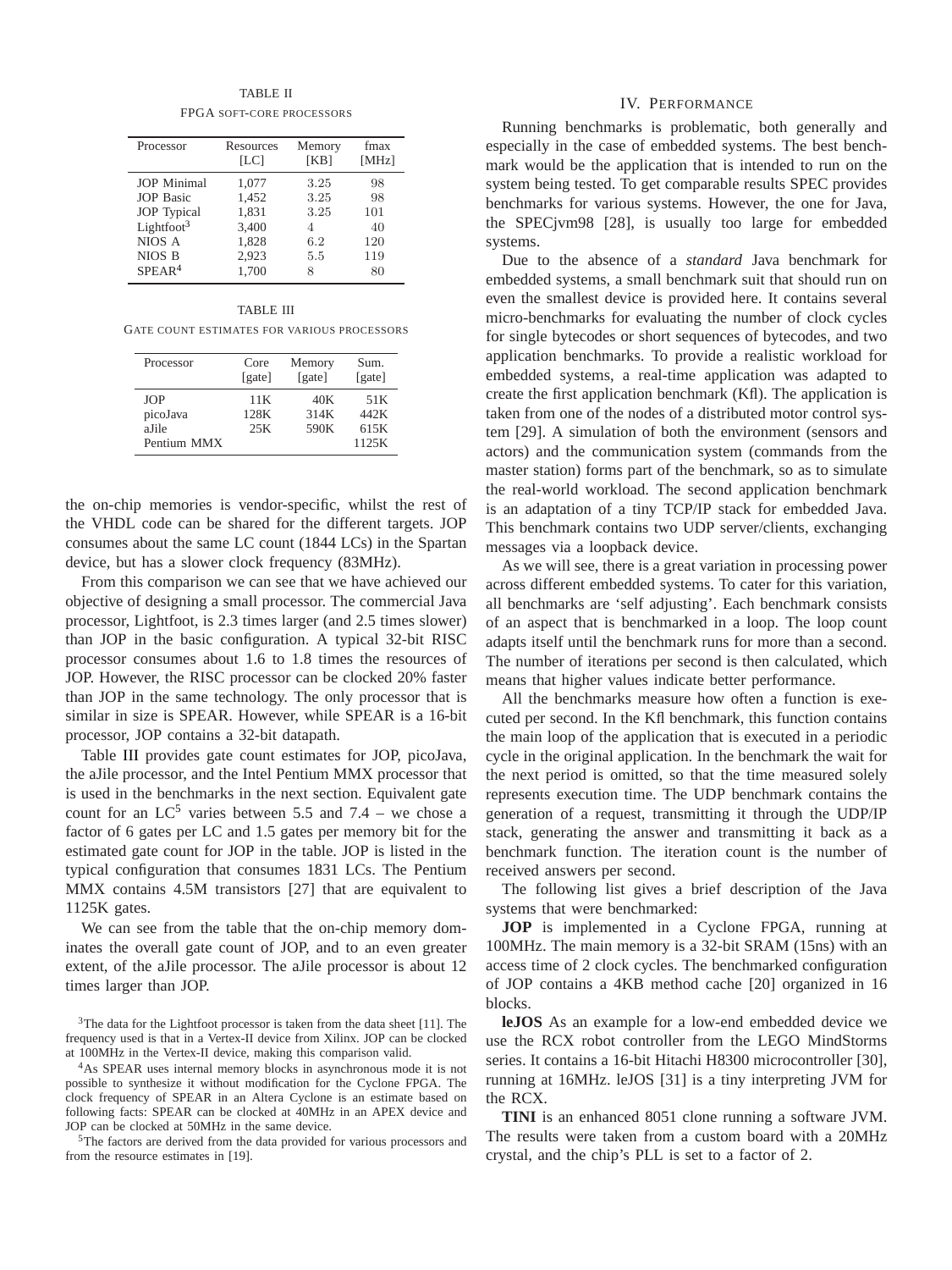**KVM** is a port of the Sun's KVM that is part of the Connected Limited Device Configuration (CLDC) [32] to Alteras NIOS II processor on MicroC Linux. NIOS is implemented on a Cyclone FPGA and clocked with 50MHz. Besides the different clock frequency this is a good comparison of an interpreting JVM running in the same FPGA as JOP.

The benchmark results of **Komodo** were obtained by Matthias Pfeffer [33] on a cycle-accurate simulation of Komodo.

aJile's JEMCore is a direct-execution Java processor that is available in two different versions: the **aJ80** and the **aJ100** [7]. A development system, the JStamp [34], contains the aJ80 with an 8-bit memory, clocked at 74MHz. The SaJe board from Systronix contains an aJ100 that is clocked with 103MHz and contains 10ns 32-bit SRAM.

The **EJC** (Embedded Java Controller) platform [35] is a typical example of a JIT system on a RISC processor. The system is based on a 32-bit ARM720T processor running at 74MHz. It contains up to 64 MB SDRAM and up to 16 MB of NOR flash.

**gcj** is the GNU compiler for Java. This configuration represents the batch compiler solution, running on a 266MHz Pentium under Linux.

**MB** is the realization of Java on a RISC processor for an FPGA (Xilinx MicroBlaze [36]). Java is compiled to C with a Java compiler for real-time systems [37] and the C program is compiled with the standard GNU toolchain.

In Figure [4,](#page-5-0) the geometric mean of the two application benchmarks is shown. The unit used for the result is iterations per second. Note that the vertical axis is logarithmic, in order to obtain useful figures to show the great variation in performance. The top diagram shows absolute performance, while the bottom diagram shows the same results scaled to a 1MHz clock frequency. The results of the application benchmarks and the geometric mean are shown in Table [IV.](#page-5-1)

It should be noted that scaling to a single clock frequency could prove problematic. The relation between processor clock frequency and memory access time cannot always be maintained. To give an example, if we were to increase the results of the 100MHz JOP to 1GHz, this would also involve reducing the memory access time from 15ns to 1.5ns. Processors with 1GHz clock frequency are already available, but the fastest asynchronous SRAM to date has an access time of 10ns.

## *A. Discussion*

When comparing JOP and the aJile processor against leJOS, TINI, and KVM, we can see that a Java processor is up to 500 times faster than an interpreting JVM on a standard processor for an embedded system. The average performance of JOP is even better than a JIT-compiler solution on an embedded system, as represented by the EJC system.

Even when scaled to the same clock frequency, the compiling JVM on a PC (gcj) is much faster than either embedded solution. However, the kernel of the application is smaller than 4KB [20]. It therefore fits in the level one cache of the Pentium



<span id="page-5-0"></span>Fig. 4. Performance comparison of different Java systems with application benchmarks. The diagrams show the geometric mean of the two benchmarks in iterations per second – a higher value means higher performance. The top diagram shows absolute performance, while the bottom diagram shows the result scaled to 1MHz clock frequency.

#### TABLE IV

# APPLICATION BENCHMARKS ON DIFFERENT JAVA SYSTEMS IN ITERATIONS PER SECOND – A HIGHER VALUE IS BETTER.

<span id="page-5-1"></span>

|             | Frequency<br>[MHz] | Κfl<br>Scaled<br>UDP/IP<br>Geom. Mean<br>[Iterations/s] |        |         |     |
|-------------|--------------------|---------------------------------------------------------|--------|---------|-----|
| <b>JOP</b>  | 100                | 16,582                                                  | 6,849  | 10,657  | 107 |
| leJOS       | 16                 | 25                                                      | 13     | 18      | 1.1 |
| <b>TINI</b> | 40                 | 64                                                      | 29     | 43      | 1.1 |
| <b>KVM</b>  | 50                 | 36                                                      | 16     | 24      | 0.5 |
| Komodo      | 33                 | 924                                                     | 520    | 693     | 21  |
| aJ80        | 74                 | 2.221                                                   | 1,004  | 1,493   | 20  |
| aJ100       | 103                | 14.148                                                  | 6.415  | 9,527   | 92  |
| <b>EJC</b>  | 74                 | 9.893                                                   | 2,822  | 5,284   | 71  |
| gcj         | 266                | 139,884                                                 | 38,460 | 73, 348 | 276 |
| MВ          | 100                | 3,792                                                   |        |         |     |

TABLE V

EXECUTION TIME IN CLOCK CYCLES FOR VARIOUS JVM BYTECODES

<span id="page-5-2"></span>

|                   | <b>JOP</b>     | leJOS | <b>TINI</b> | Komodo | aJ80 | aJ100 |
|-------------------|----------------|-------|-------------|--------|------|-------|
| iload iadd        | $\overline{c}$ | 836   | 789         | 8      | 38   | 8     |
| iinc              | 11             | 422   | 388         | 4      | 41   | 11    |
| 1dc               | 9              | 1.340 | 1.128       | 40     | 67   | 9     |
| if_icmplt taken   | 6              | 1.609 | 1,265       | 24     | 42   | 18    |
| if_icmplt n/taken | 6              | 1.520 | 1.211       | 24     | 40   | 14    |
| getfield          | 23             | 1.879 | 2,398       | 48     | 142  | 23    |
| getstatic         | 15             | 1.676 | 4.463       | 80     | 102  | 15    |
| iaload            | 29             | 1.082 | 1,543       | 28     | 74   | 13    |
| invoke            | 126            | 4.759 | 6.495       | 384    | 349  | 112   |
| invoke static     | 100            | 3,875 | 5,869       | 680    | 271  | 92    |
| invoke interface  | 142            | 5,094 | 6,797       | 1617   | 531  | 148   |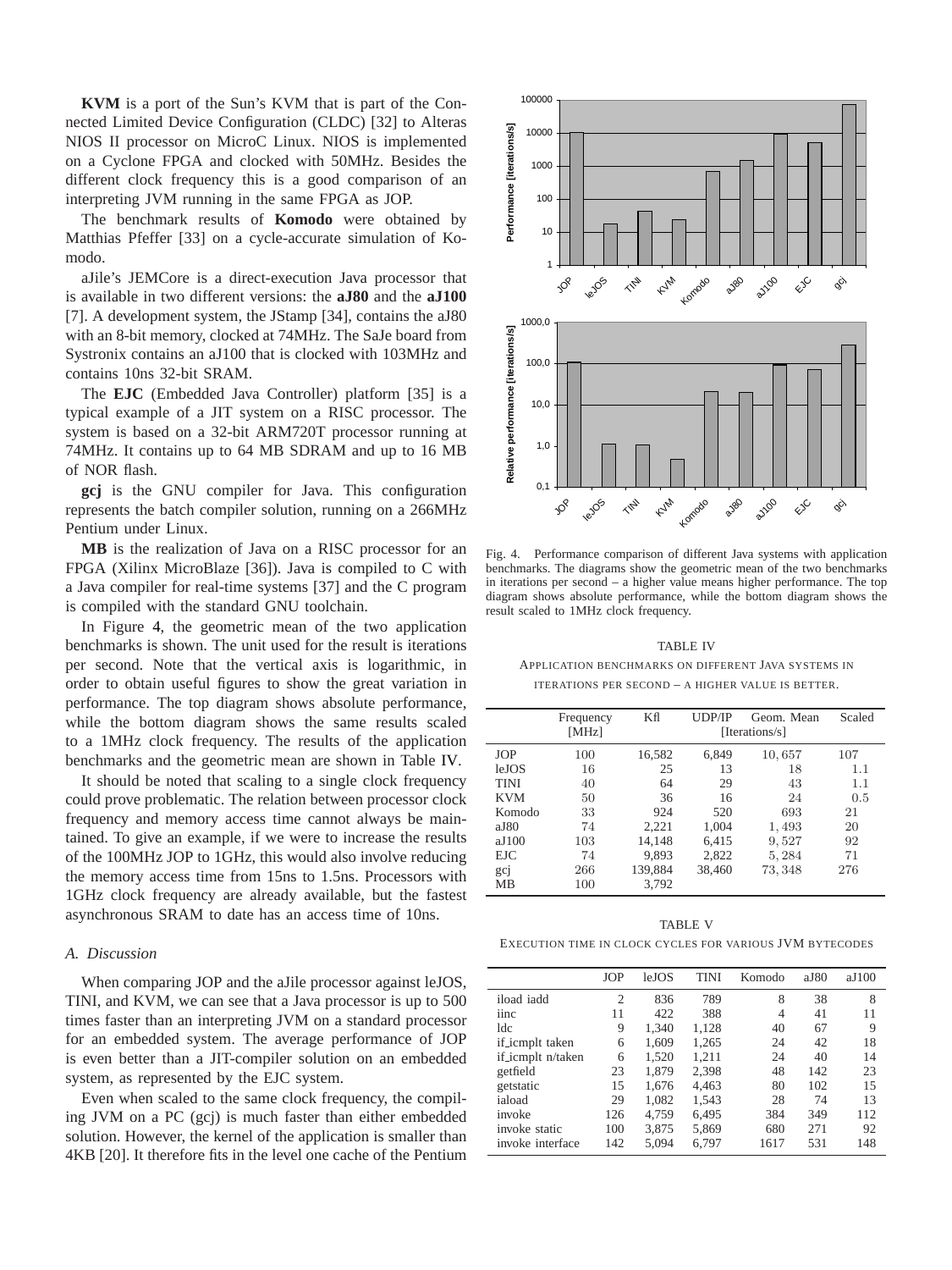$MMX (16KB + 16KB)$ . For a comparison with a Pentium class processor we would need a larger application.

JOP is about 7 times faster than the aJ80 Java processor on the popular JStamp board. However, the aJ80 processor only contains an 8-bit memory interface, and suffers from this bottleneck. The SaJe system contains the aJ100 with 32-bit, 10ns SRAMs and is a about 10% slower than JOP with its 15ns SRAMs.

The MicroBlaze system is a representation of a Java batchcompilation system for a RISC processor. MicroBlaze is con-figured with the same cache<sup>[6](#page-6-0)</sup> as JOP and clocked at the same frequency. JOP is about four times faster than this solution, thus showing that native execution of Java bytecodes is faster than batch-compiled Java on a similar system. However, the results of the MicroBlaze solution are at a preliminary stage<sup>[7](#page-6-1)</sup>, as the Java2C compiler [37] is still under development.

The micro-benchmarks are intended to give insight into the implementation of the JVM. In Table [V,](#page-5-2) we can see the execution time in clock cycles of various bytecodes. As almost all bytecodes manipulate the stack, it is not possible to measure the execution time for a single bytecode. As a minimum requirement, a second instruction is necessary to reverse the stack operation. For compiling versions of the JVM, these micro-benchmarks do not produce useful results. The compiler performs optimizations that make it impossible to measure execution times at this fine a granularity.

For JOP we can deduce that the WCET for simple bytecodes is also the average execution time. We can see that the combination of iload and iadd executes in two cycles, which means that each of these two operations is executed in a single cycle. The iinc bytecode is one of the few instructions that do not manipulate the stack and can be measured alone. As iinc is not implemented in hardware, we have a total of 11 cycles that are executed in microcode. It is fair to assume that this comprises too great an overhead for an instruction that is found in every iterative loop with an integer index. However, the decision to implement this instruction in microcode was derived from the observation that the dynamic instruction count for line is only 2% [1].

The sequence for the branch benchmark (if icmplt) contains the two load instructions that push the arguments onto the stack. The arguments are then consumed by the branch instruction. This benchmark verifies that a branch requires a constant four cycles on JOP, whether it is taken or not.

During the evaluation of the aJile system, unexpected behavior was observed. The aJ80 on the JStamp board is clocked at 7.3728MHz and the internal frequency can be set with a PLL. The aJ80 is rated for 80MHz and the maximum PLL factor that can be used is therefore ten. Running the benchmarks with different PLL settings gave some strange results. For example,



<span id="page-6-2"></span>Fig. 5. Execution time of the main function for the Kfl benchmark. The values are scaled to the minimum execution time. The bottom figure shows a detail of the top figure.

with a PLL multiplier setting of ten, the aJ80 was about 12.8 times faster! Other PLL factors also resulted in a greater than linear speedup. The only explanation we could find was that the internal time, System.currentTimeMillis(), used for the benchmarks depends on the PLL setting. A comparison with the wall clock time showed that the internal time of the aJ80 is 23% faster with a PLL factor of 1 and 2.4% faster with a factor of ten – a property we would not expect on a processor that is marketed for real-time systems. The SaJe board can also suffer from the problem described.

## *B. Execution Time Jitter*

For real-time systems, the worst-case of the execution time is of primary importance. We have measured the execution times of several iterations of the main function from the Kfl benchmark. Figure [5](#page-6-2) shows the measurements, scaled to the minimum execution time.

A period of four iterations can be seen. This period results from simulating the commands from the base station that are executed every fourth iteration. At iteration 10, a command to start the motor is issued. We see the resulting rise in execution time at iteration 12 to process this command. At iteration 54, the simulation triggers the end sensor and the motor is stopped.

The different execution times in the different modes of the application are inherent in the design of the simulation. However, the ratio between the longest and the shortest period is five for the JStamp, four for the gcj system and only three

<span id="page-6-0"></span><sup>&</sup>lt;sup>6</sup>The MicroBlaze with a 8KB data and 8KB instruction cache is about 1.6 times faster than JOP. However, a 16KB memory is not available in low-cost FPGAs and is an unbalanced system with respect to the LC/memory relation.

<span id="page-6-1"></span> $7As$  not all language constructs can be compiled, only the Kfl benchmark was measured. Therefore, the performance bar for MicroBlaze is missing in Figure [4](#page-5-0)